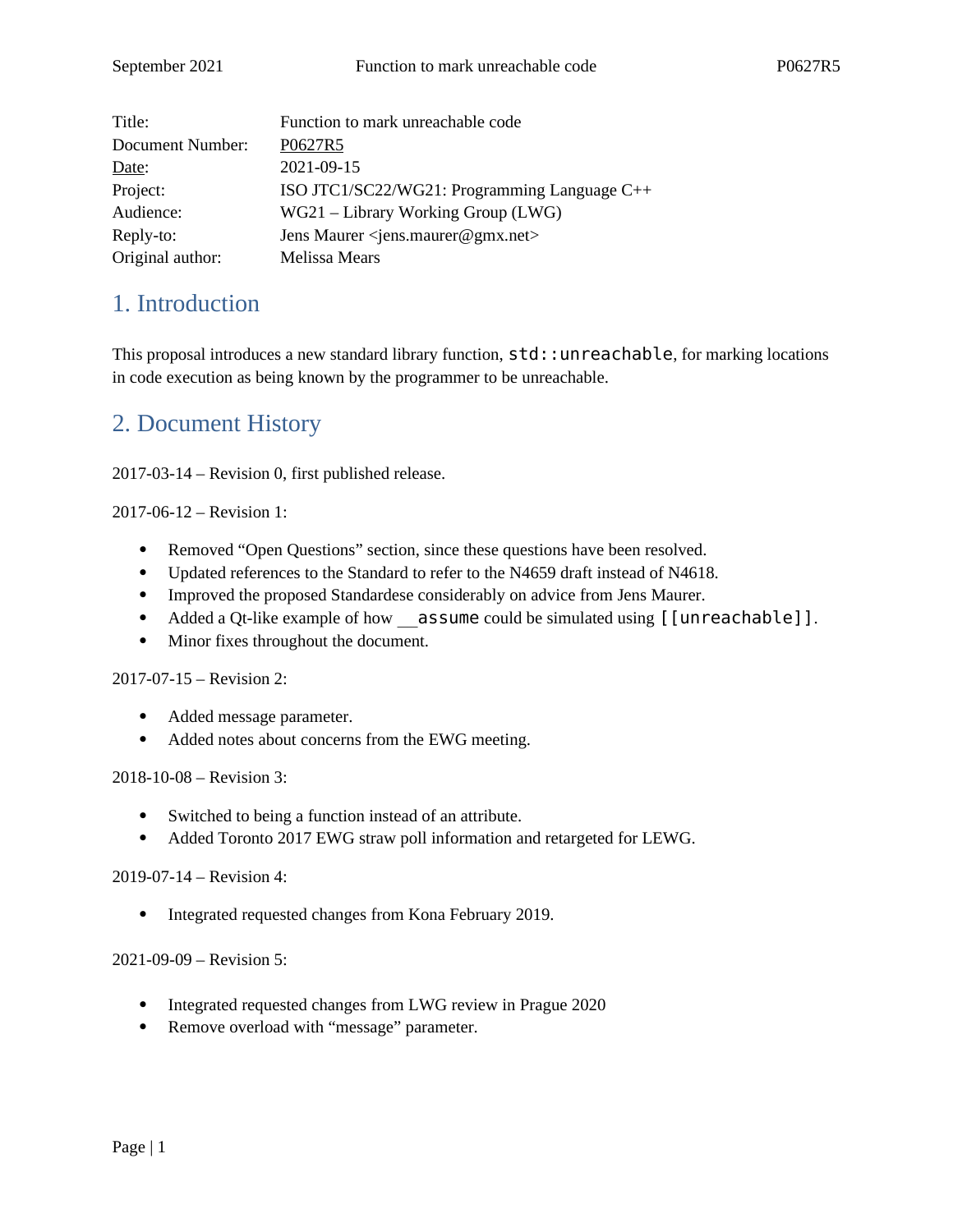# 3. Motivation and Scope

Compilers cannot know every situation in which code may execute, thanks to the Halting Problem. There will always exist programs in which a compiler cannot determine that a situation is impossible.

When the programmer knows that a situation is impossible, but it is not obvious to the compiler, it is helpful to be able to tell the compiler to avoid runtime checking for a case that is impossible.

For example, a common situation is that a  $\textsf{switch}$  statement handles all possible situations, but it's not obvious to the compiler. Given this example switch statement:

```
void do something(int number that is only 0\ 1\ 2\ or 3)
{
     switch (number that is only 0 1 2 or 3)
     {
     case 0:
     case 2:
           handle_0_or_2();
           break;
     case 1:
           handle 1();
           break;
     case 3:
           handle 3();
           break;
     }
}
```
…a compiler might generate object code like this (using Intel-syntax x86-64 as an example):

```
cmp eax, 4
jae skip_switch
lea rcx, [jump_table]
jmp qword [rcx + rax*8]
```
If, however, we had a way to tell the compiler that no other value is possible, the compiler could omit the first two instructions, the ones checking for a value that is not  $\theta$  1 2 or 3.

Another case in which it would be nice to tell a compiler that something cannot happen is with nonobvious cases of a function never returning. An example from POSIX could be the following:

```
[[noreturn]] void kill_self()
{
     kill(getpid(), SIGKILL);
}
```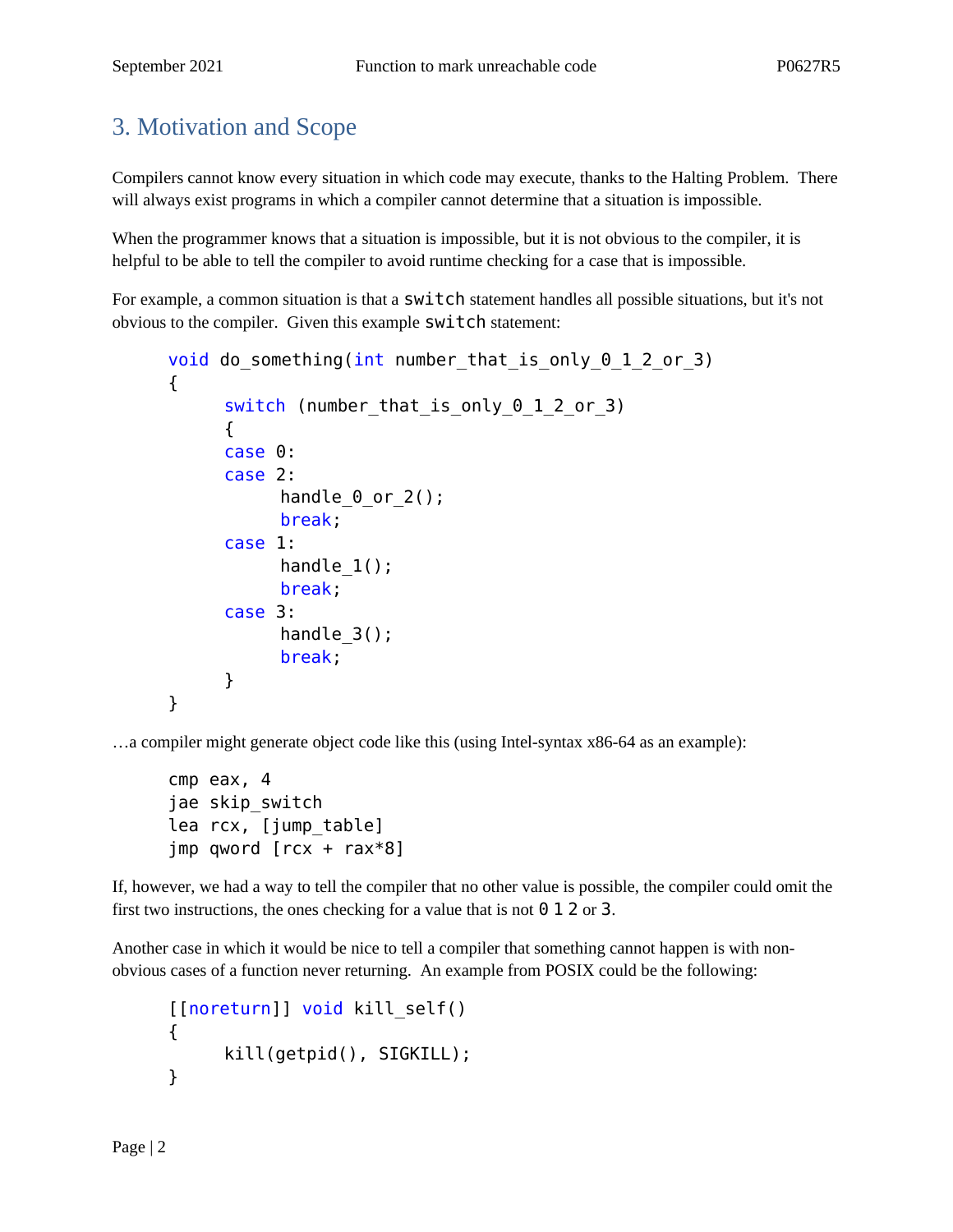Such code cannot fail or return, but generally, a compiler will issue a warning that kill self might return despite its [[noreturn]] attribute.

### 3.1 Existing implementations

### 3.1.1 POSIX world

GCC, Clang and Intel C++ all support a directive function named builtin unreachable(). Calling this "function" tells these compilers that that location in the source code cannot be reached. Thus, the do\_something and kill\_self functions from section **2** above would appear as follows:

```
void do something(int number that is only 0\ 1\ 2\ or 3)
{
     switch (number that is only 0 1 2 or 3)
     {
     case 0:
     case 2:
           handle \theta or 2();
           break;
     case 1:
           handle 1();
           break;
     case 3:
           handle_3();
           break;
     default:
           __builtin_unreachable();
     }
}
[[noreturn]] void kill_self()
{
     kill(getpid(), SIGKILL);
     __builtin_unreachable();
}
```
### 3.1.2 Windows world

Microsoft Visual C++ doesn't have such a directive, but it has an alternative that can produce the same effect. Visual  $C++$  has  $\_\_$ **assume (E)**, which directs the compiler to assume that arbitrary Boolean expression E is true when execution reaches that location.

If one uses the contradictory statement \_\_assume(false), Visual C++ assumes that execution cannot reach this point, much like the behavior of builtin unreachable().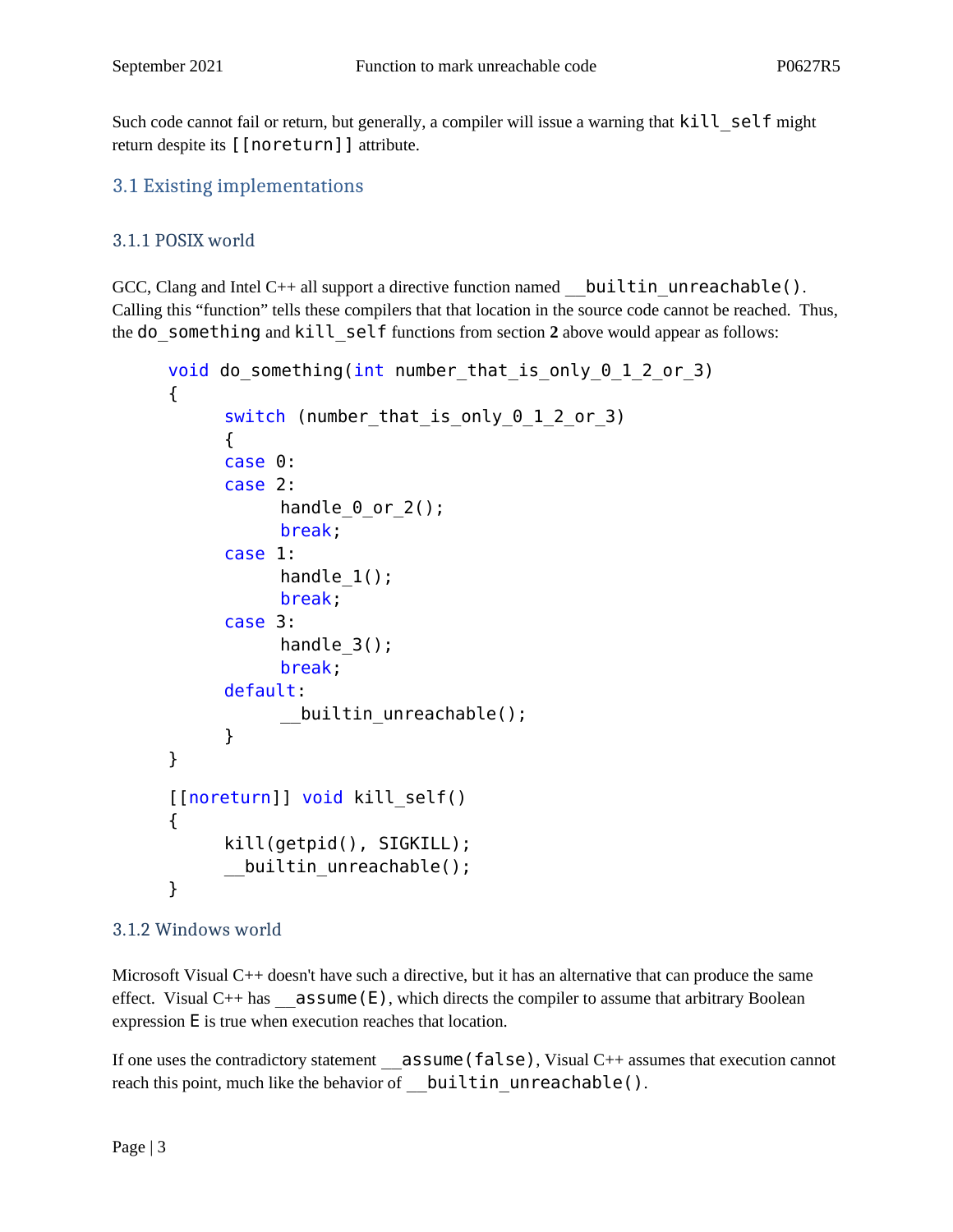#### 3.1.3 Other implementations

In some implementations, it is possible to accomplish unreachability assumptions by intentionally causing undefined behavior, such as intentionally dividing by zero in the unreachable case. However, the author feels that that should not be encouraged. Instead, we'll make something that directly is undefined behavior in a standard manner.

# 4. Design Decisions

### 4.1 Form of the directive

The major compilers all support a similar useful feature, and it would be nice to have a standard way.

The author sees the  $\overline{\mathsf{assume}}(E)$  design ( $\overline{\mathsf{assume}}(false)$ ) and the similar Contract-Based Programming proposal as undesirable for few reasons that are covered in the next section.

Additionally, the proposed std::unreachable() could easily be used to provide the functionality of \_\_assume, using something like this (the idea coming from Qt's source code):

#define ASSUME(...) if ( VA ARGS ); else std::unreachable()

An EWG straw poll at Toronto 2017 indicated that a function—say, std::unreachable()—would be preferred to a new attribute [[unreachable]]. One reason brought up at EWG that suggested that a library function is preferred is that it allows changing the internal implementation later.

### 4.2 Diagnostic string

EWG expressed in the Toronto 2017 straw poll the recommendation that std::unreachable take an optional message parameter. This parameter would be used by implementations—and certain modes of implementations—that trap in response to  $std:$ : un reachable() executing, providing a runtime diagnostic message.

This overload was present in R3 of this paper, but was removed again in R5, for the following reasons:

- Existing practice in implementations does not allow for a message.
- Given the function interface, there is no way to guarantee that the message is a compile-time string.
- WG14 is intending to add "unreachable" to C23, but only without the message parameter.

### 4.3 Comparison with Contract-Based Programming proposal (P0380/P0542)

A proposal for adding contract-based programming to C++ is proposed by paper P0380 and formalized by paper P0542. The contracts proposal turns out to be a superset of this proposal; the closest contracts equivalent to this proposal's std::unreachable() is [[assert axiom: false]].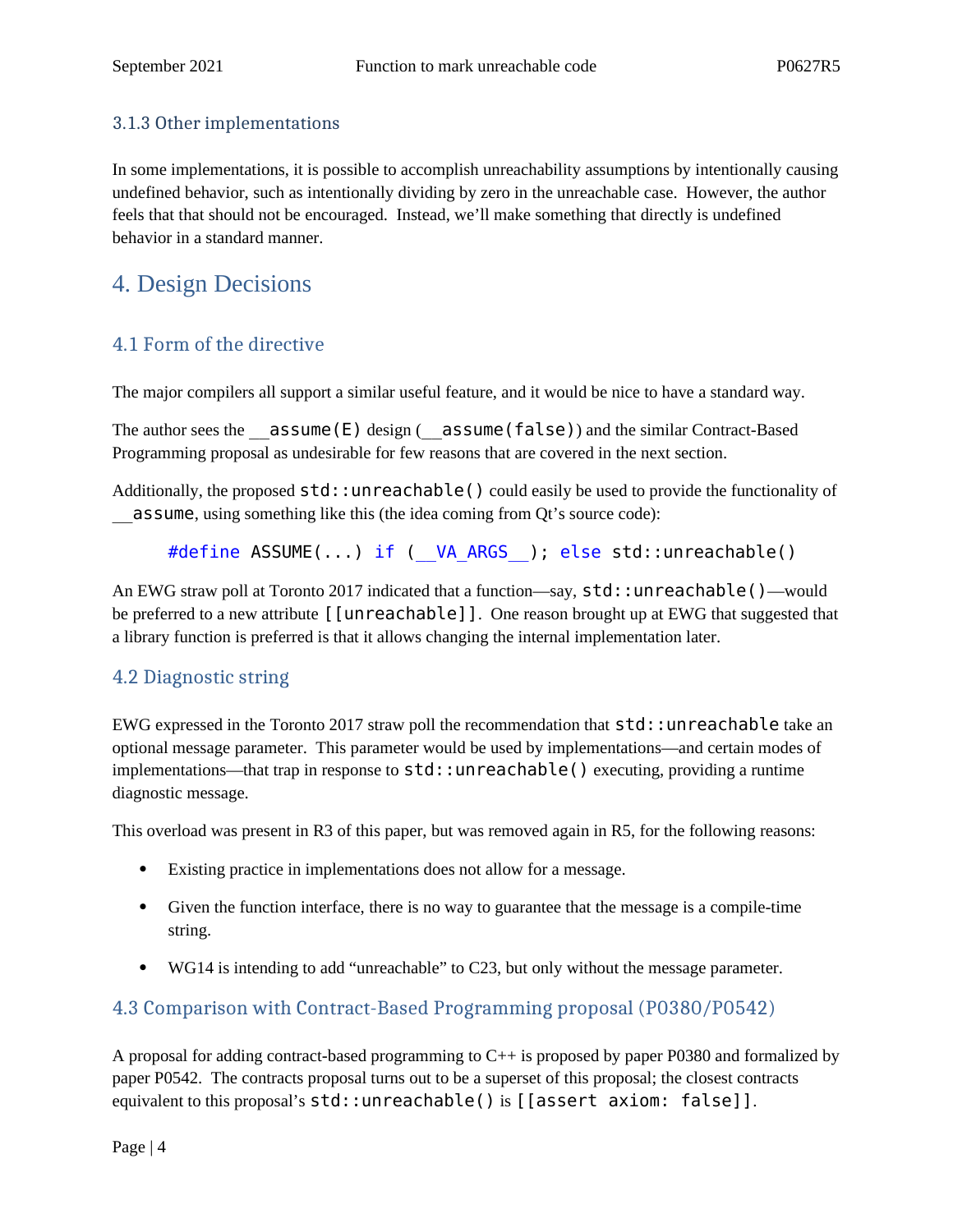[[assert: E]] means that the given expression E must be true at a certain point. The axiom "checking level" means that no runtime checking is to be done. [[assert axiom: E]] is thus very similar to the Visual  $C^{++}$  extension  $\qquad$  assume (E).

The author believes that utilizing the contract-based programming proposal, or Visual  $C++\text{'s}$  assume, instead of a separate  $std:$ : unreachable() is undesirable for the following reasons:

- The Contracts specification is incomplete, and it will be a while before it is ready.
- [[assert axiom: false]] doesn't convey to programmers that that statement is unreachable like  $std:$ : unreachable() does. It looks like, and is, a logical contradiction, and so is awkward to comprehend.  $std:$ : unreachable() is more clear in its meaning.
- The most problematic aspect the author sees is that the Contracts proposal does not state that the effect of failing an [[assert axiom]] is undefined behavior. std::unreachable() denoting undefined behavior at the point is a desirable feature (see next section).
- std::unreachable() can be implemented in terms of Contracts in the future if desired. Its behavior could then be defined as a contract failure without breaking backward compatibility. (Because the behavior would previously be undefined, programs would not expect anything.)

### 4.4 Definition

What is the best way to define the attribute's effect? The author feels that the best way is to make the behavior of  $std:$ : unreachable() be undefined. There are several reasons:

- std::unreachable() causing undefined behavior means that the Standard would not prescribe any particular action, leaving open many possible implementation actions.
- Some compilers already associate being unreachable to undefined behavior. Clang's documentation states that **\_\_builtin\_unreachable()** "has completely undefined behavior".
- Optimizing under the assumption that a statement is unreachable, and thus having unpredictable behavior if the statement is in fact reachable, falls naturally under "undefined behavior".
- An alternative would be to issue a trap if  $std:$ : unreachable() is executed. This could be used in "debug builds", for example. Such a trap falls under "undefined behavior".
- Being undefined behavior implies what happens if a **constexpr** function calls std::unreachable(): it's not a constant-expression, by (N4713) **[expr.const]/2.6**.

## 4.5 Concerns over proliferation of undefined behavior

A concern brought up at EWG was that this feature would result in further proliferation of undefined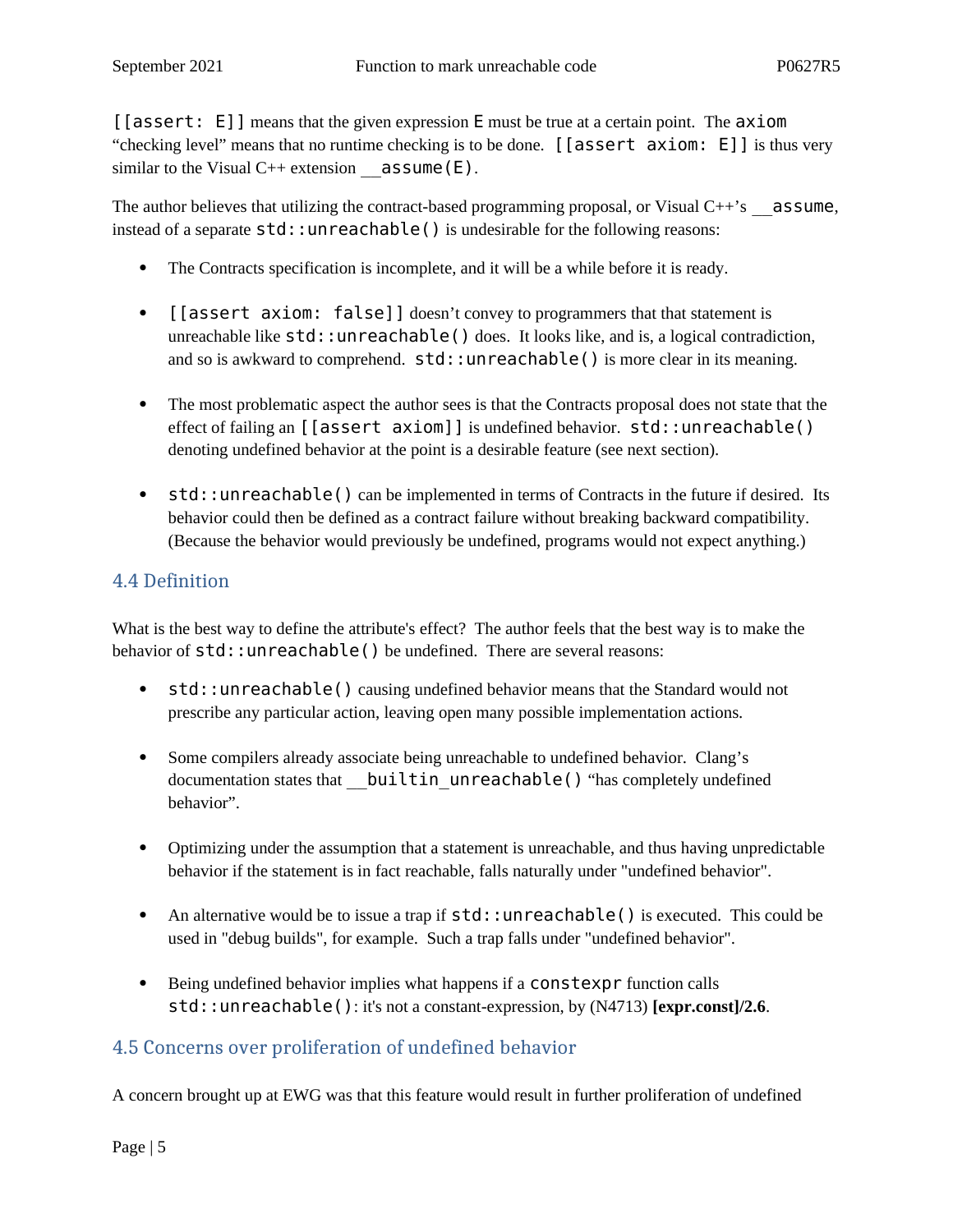behavior. The author acknowledges that this indeed introduces an additional case of undefined behavior, but does not believe this to be a large problem.

In the author's opinion, it is not undefined behavior itself that is the problem, but rather *unexpected* undefined behavior. C++ will always have undefined behavior; this is unavoidable. Situations in which undefined behavior occurs unexpectedly are problematic for programmers, because they often lead to subtle bugs, or unexpected compiler optimizations. However, std::unreachable() is *expected* undefined behavior: a programmer using it knows that undefined behavior will occur there and is making a calculated risk in using it.

# 5. Example Implementation

Compilers with magic for inducing undefined behavior would just use those.

Even without compiler magic, a compliant implementation is simple:

```
namespace std {
        [[noreturn]] void unreachable() { }
}
```
# 6. Impact on Existing Implementations

The major implementations already have support for this feature in a different form, so modifications to implementations of the Standard Library to support  $std:$ : unreachable() should be simple.

# 7. Proposed Wording

The proposed Standardese wording is below. All portions are additions.

Add a new prototype to the <utility> synopsis in **[utility.syn]**:

```
X.X.X Header <utility> synopsis [utility.syn]
   #include <initializer_list> // see X.X.X
   namespace std {
     …
     // X.X.X, unreachable
     [[noreturn]] void unreachable();
   }
```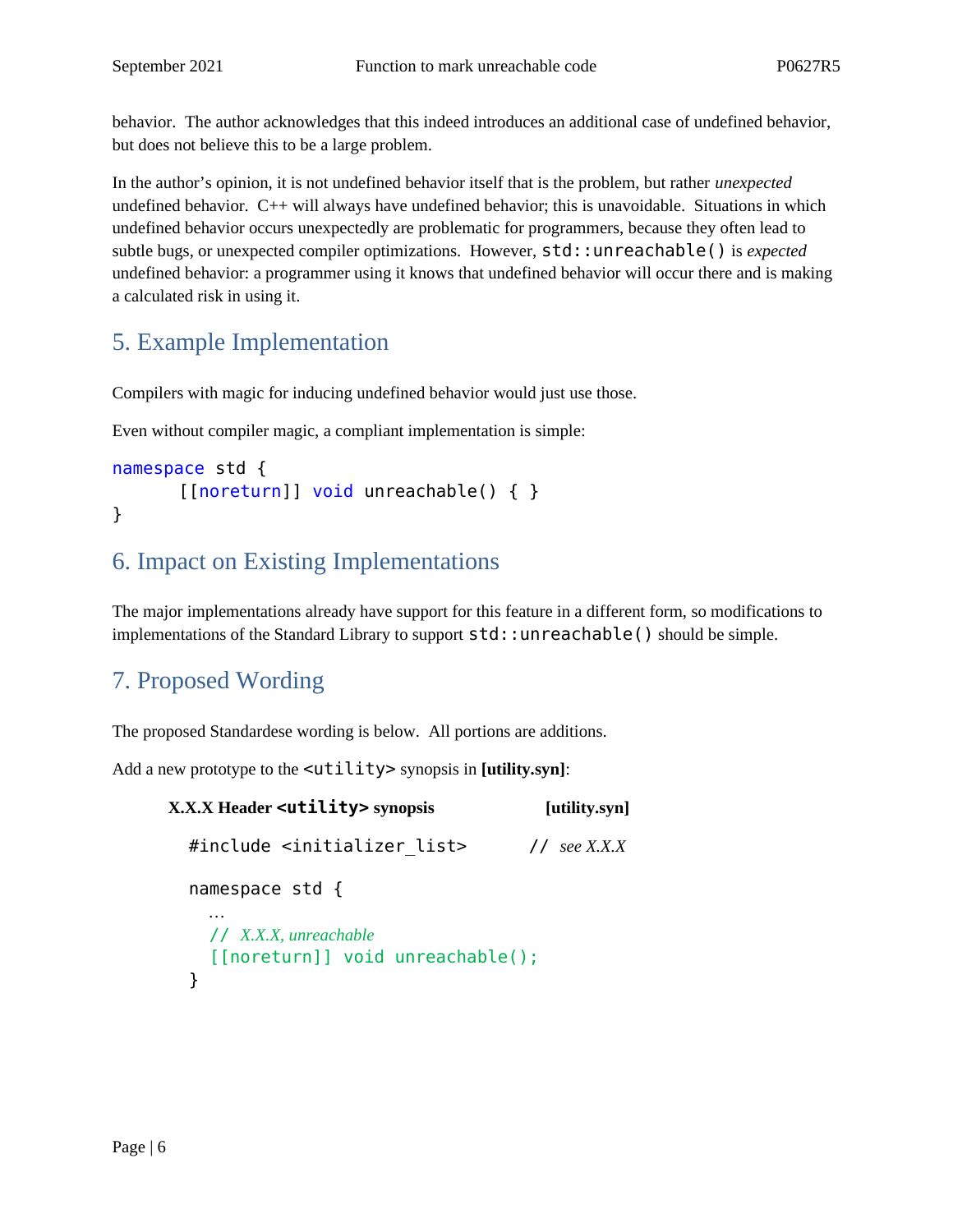Add a new section to **[utility]**:

#### **X.X.X Function unreachable [utility.unreachable]**

```
[[noreturn]] void unreachable();
```
1 *Preconditions:* false is true. [ Note: This precondition cannot be satisfied, thus the behavior of calling unreachable is undefined. —end note]

```
2 [ Example:
```

```
int f(int x) {
   switch (x) {
   case 0:
   case 1:
     return x;
   default:
     std::unreachable();
   }
} 
int a = f(1); // OK; a has value 1
int b = f(3); // undefined behavior
— end example ]
```
Add a new entry to the **[tab:support.ft]** table in **[support.limits.general]**:

#### **Table X: Standard library feature-test macros [tab:support.ft]**

| Macro name          | Value                       | Header(s) |
|---------------------|-----------------------------|-----------|
|                     |                             |           |
|                     |                             |           |
| cpp lib unreachable | XXXXYYL <utility></utility> |           |

## 8. Straw Polls

### 8.1 EWG Straw Poll (Toronto 2017)

At Toronto 2017, the EWG straw poll voted to send this proposal with the optional message addition to LEWG. SF=4, F=10, N=2, A=1, SA=1

Additionally, a straw poll asked whether to recommend to LEWG that this functionality be available without a header. This aspect has not been incorporated above, because I do not know how the wording would function. SF=2, F=7, N=8, A=1, SA=1